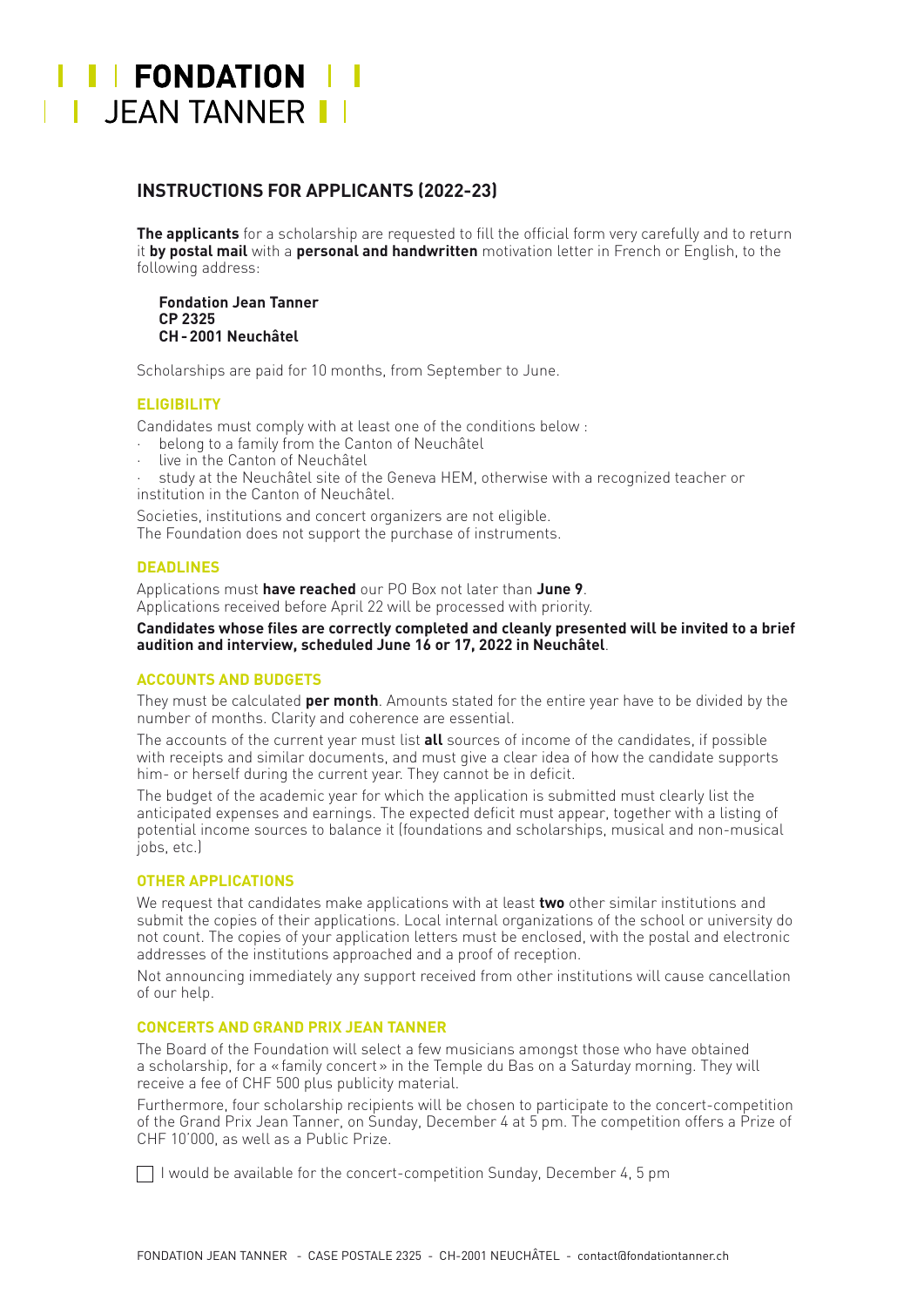

## **APPLICATION FOR SCHOLARSHIP**

Names

Date of birth

Address in Switzerland (street)

Postal number and city **Exercise 2018** 

Phone

E-mail

Nationality

Marital status

Education (general schools, universities, music schools)

Instrument you are studying

Academic degree

Certificates, prizes already received in your professional career (please enclose copies)

Brief description of your artistic goals

The Foundation requires that you make at least **two** other applications to similar institutions (name, address. Please enclose copies of your applications)<br>Internal applications to the local music school or university do n

| A help has been   |      | $\vert$ accepted $\vert$ refused | $\Box$ answer not yet received       |
|-------------------|------|----------------------------------|--------------------------------------|
| Help promised CHF | year |                                  | $\Box$ monthly $\Box$ single payment |

Candidates are requested to inform the Foundation immediately if a grant from another similar institution is promised or received.